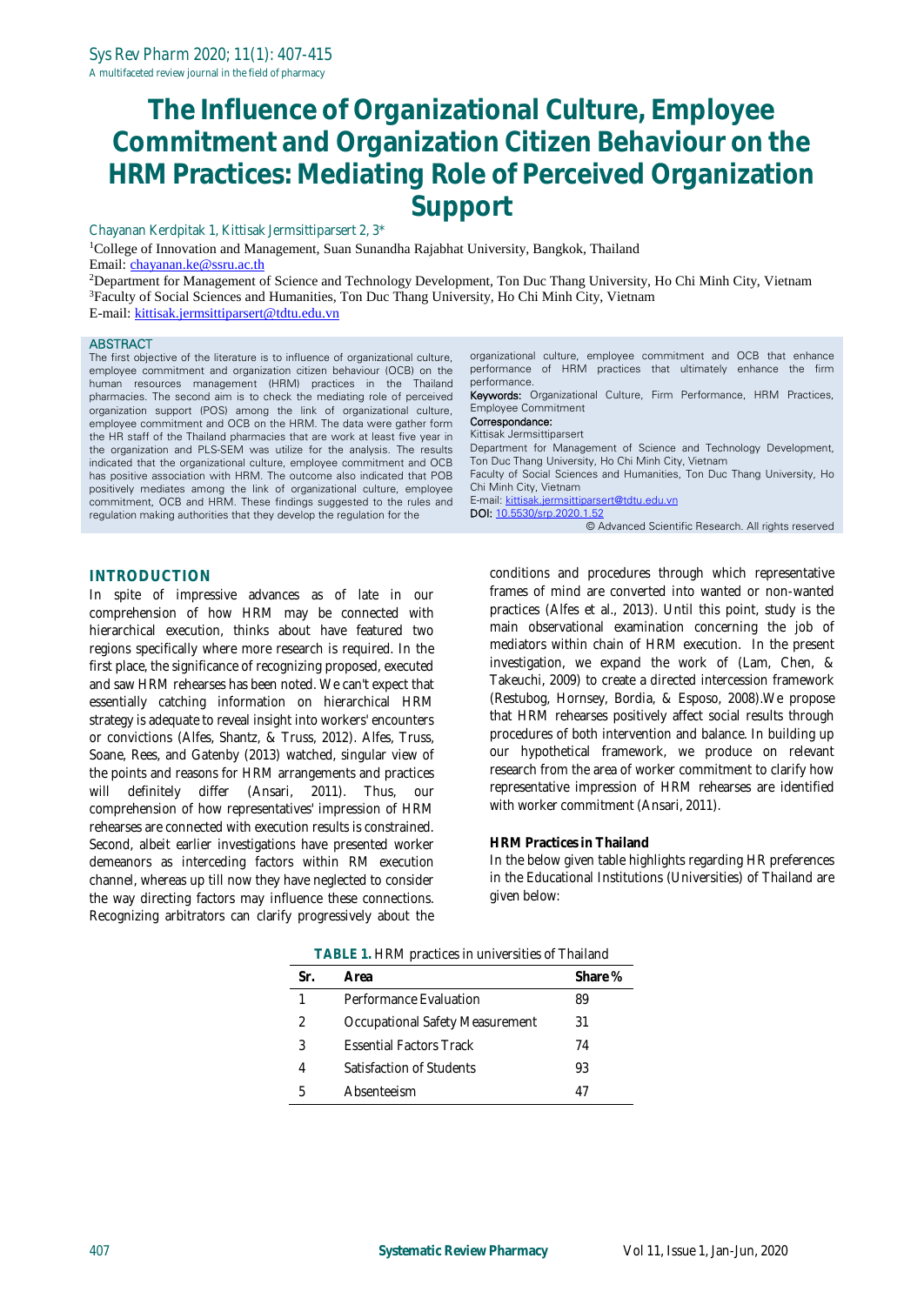

**Figure 1:** HRM practices in universities of Thailand

In the table different factors like Absenteeism, Satisfaction of students, Task Factors, Safety of the Occupation and finally employee performance evaluation is reflecting. If we talk about values then Absenteeism stands at 47%, value of the Satisfaction of students is the highest with 93%, if we have a look at Track Factors its values is 74%, 31% is the value of Safety of the Occupation, last but not the least the value of performance evaluation is 89%. The highest value in the table is student's satisfaction: 93% and the lowest value is 31% of safety management. There are some mix results received in this regard.

## **LITERATURE REVIEW**

We base our investigation on social trade hypothesis, which proposes that commitment may assume a significant job in upgrading conduct results, interceding the impact of HRM rehearses for on representative conduct. At long last, we expand on social trade hypothesis to clarify how the roundabout impact of apparent HRM rehearses on representative conduct through worker commitment is probably going to be directed by the apparent nature of the representative association (Bal, Kooij, & De Jong, 2013), and the representative line administrator relationship (Bardoel, Pettit, De Cieri, & McMillan, 2014). Earlier research on social trade hypothesis has fundamentally centered around seen hierarchical help POS and pioneer part trade (LMX), with the association and the chief being the two principle social trade connections in which representatives drawn (Boon, Den Hartog, Boselie, & Paauwe, 2011). POS, as a proportion of the worker association relationship, identifies with representatives' view of their association's dedication towards them and sign their convictions about the degree to which the association esteems their commitments and thinks about their prosperity (Boselie & van der Wiele, 2002). The relationship or LMX, heads set up with their devotees, is an impression of the apparent nature of the representative bar administrator association (Bos‐Nehles, Van Riemsdijk, & Kees Looise, 2013). In any case, Paauwe and Boselie (2003) within his conceptualization of social trade hypothesis underscored the significance of belief as a macro motive and basic establishment of social agreements as well as social trade. His comprehension is resounded within task by Fasolo, Davis-LaMastro, and Eisenberger , who contended that belief is a result of POS in that apparent help makes (Martell & Carroll, 1995) believe that the association will

satisfy its trade commitments of seeing and remunerating worker endeavors made for its sake (Iles, Mabey, & Robertson, 1990). until this point in time, there has been a shortage of research analyzing the job of belief in creating and keeping up community based trade connections (Bos‐Nehles et al., 2013). In this investigation we accordingly expect to receive an all-encompassing 5 viewpoint on social trade hypothesis and examine trust, LMX and POS, as capable mediators in the connection between worker commitment and representative conduct. Preceding Baptiste (2008) original work, we adopt a multi range strategy to work execution by recognizing two sorts of representative conduct (Bowen & Ostroff, 2004), to be specific hierarchical citizenship conduct OCB and turnover goals. Not exclusively are these reliant factors exceptionally pertinent to associations, they likewise speak to two unique procedures. Displaying the aim to turnover is portrayed as a withdrawal procedure (Carmeli, Atwater, & Levi, 2011).

Interestingly, citizenship conduct is an invigorating and actuating process, concentrated on improving and keeping up the social and mental condition (Chang, 2005). In our investigation we center on hierarchical citizenship conduct towards the association (OCB-O) as opposed to towards different workers (OCB-I), as trust and POS speak to authoritative factor level. Besides, bosses can be viewed as the representation of an association by representatives (De Vries, Bakker-Pieper, Oostenveld, & psychology, 2010), with the goal that we anticipate that each of the three mediators should be identified with OCB (Bondarouk, Ruël, & van der Heijden, 2009). Late reporters have contended that it is imperative to remember the setting of social associations for any framework breaking down the connection in the middle of HRM exercises and worker conduct (Delmotte, De Winne, & Sels, 2012). These calls are answered by our papers by presenting a directed intercession framework, where the connection between HRM exercises and worker conduct via representative commitment is directed by trust LMX and POS. These frameworks are tested by poll information got from 297 representatives functioning for an assistance division association in the UK.

This paper attaches to the HRM execution in different writing manners. Basically, we bring a possibility point of view into smaller scale HRM investigate, and exhibit the significance of bringing directing factors, for example, the representative association and worker line director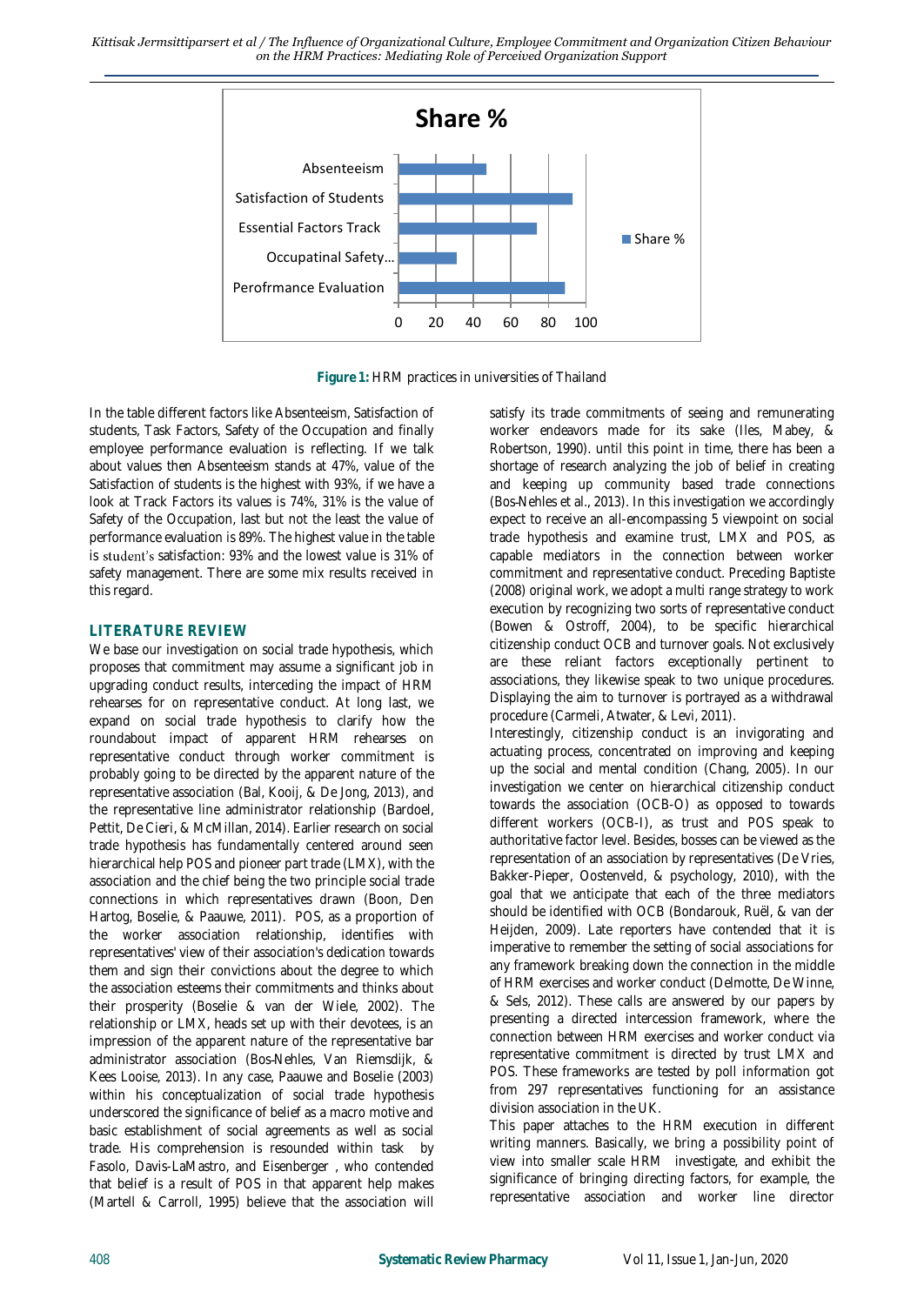connections, into the condition (Ansari, 2011). Our directed intercession framework illustrates that representatives' encounters of LMX, POS and trust are basic segments of the HRM execution connection. Secondly, we loan backing to the modest amount of different examinations which have exhibited a connection betwixt useful encounters of HRM exercise as well as individual extent conduct results. Thirdly, we indicate the way worker commitment goes about as an intervening variable in the connection among HRM and execution. In any case, the degree to which commitment levels bring about elevated levels of OCB and low turnover goals to a great extent relies upon the directing effect of LMX, POS and trust. (Restubog et al., 2008) Hypothetical Hypothesis and Background Perceived HRM and Numerous Performance observers have tried to exhibit that superior practices of HRM can positively affect individual and hierarchical execution.

While most investigations have included huge scale studies of single human resource management (HRM) experts (Den Hartog, Boon, Verburg, & Croon, 2013), it has as of late been noticed that this methodology doesn't catch representatives' encounters of Human Resource Management rehearses, which ought to likely be viewed as increasingly critical in the HRM execution chain (Edgar & Geare, 2005). Unavoidably, the manner by which Human Resource Management systems are actualized will fluctuate inside any one authoritative setting, and will be seen contrastingly by differing representatives (Gamble, 2006). It is significant, along these lines, to concentrate on representatives' impression of HRM forms instead of essentially what is expected by bosses, albeit earlier research receiving this point of view is inadequate (Nishii et al., 2008). To monologue this hole, we center our investigation on worker impression of HRM rehearses. Social trade hypothesis gives a logical structure to explain how seen HRM rehearses are connected to conduct results. Social trade hypothesis based on grade of correspondence within social interactions (Han, Seo, Yoon, & Yoon, 2016).

It is stated that exemplar who get socio-passionate advantages or monetary from their associations feel obligate to response in type (Herrbach, Mignonac, Vandenberghe, & Negrini, 2009). Past investigations have, for instance, distinguished formative HRM rehearses (Iles et al., 1990), authoritative equity and eccentric arrangements (Innocenti, Pilati, & Peluso, 2011) as important assets given to the representative by their associations. Representatives would then be able to respond by showing uplifting mentalities, for example, emotional responsibility (Kalshoven & Boon, 2012), or commitment (Kuvaas & Dysvik, 2010), and by exhibiting wanted practices, for example, task-related (Kuvaas, 2008) and extra-job execution (Lamba, Choudhary, & Technology, 2013), and low expectation to stop(Li, Sanders, & Frenkel, 2012). An association's interest in advantageous HRM approaches, for example, superior practices of HRM might be seen as labeling a purpose for lengthy haul delight in employers that commits them 8 to respond with permissive job control and commitments (Meijerink, Bondarouk, & Lepak, 2016). Past examinations proposed that workers who have positive view of their HRM rehearses display more organization citizenship behavior (Meyer & Smith, 2000). Besides, Sanders and Yang (2016) announced that positive HRM discernments were adversely identified with turnover aims.

In any case, until now, no examination has inspected whether HRM rehearses are connected with representative commitment. The develop of representative commitment was first presented by Piening, Baluch, and Ridder (2014) to mean the declaration of self in-job, including physical, psychological and passionate measurements, and has since 9 been the focal point of broad hypothetical and exact research (Piening et al., 2014). Commitment is viewed as a multifactorial social, attitudinal and emotional individual contrasts variable (Alfes et al., 2012). Analysts have contended that commitment varies from other attitudinal and social builds, including those most ordinarily utilized in elite HRM practice studies, duty and occupation fulfillment, in that it infers mindfulness to work and ingestion in its exhibition (Rawung, Wuryaningrat, & Elvinita, 2015). Commitment has a few relationship with the ideas of optional exertion and OCB (Sahinidis & Bouris, 2008), yet alludes to the degree to which people put themselves in their work jobs, which can be seen more as a predecessor of errand and citizenship execution as opposed to as synonymous with it (Sanders & Yang, 2016). Observational investigations have shown a connection between elevated levels of commitment and indistinguishable results from the elite human resource management (HRM) rehearses writing. Connected with workers put themselves completely in their jobs (Van De Voorde, Paauwe, & Van Veldhoven, 2012), which may prompt the institution of dynamic in-undertaking and citizenship exhibitions. Since connected representatives feel increasingly lively, they can achieve their in-job undertakings with less exertion, and also have assets to commit to OCB.

Commitment additionally prompts more significant levels of distinguishing proof with an occupation which may make it hard for workers to confine themselves from the job and leave the association. Henceforth, drew in representatives are bound to remain with their associations and keep on putting themselves in their work. This thought has been bolstered by late investigations (Chand, 2010). Hierarchical assets and work commitment anticipated assistance atmosphere, which thus affected representative execution and client devotion. In an investigation of 1698 representatives in the Dutch administrations industry Commitment was contrarily identified with turnover goals and interceded the connection between work assets and turnover aims, which is predictable with different examinations on commitment (Spoor & Hoye, 2014). Following the former exchange, and to the degree that apparent HRM rehearses are emphatically identified with representative commitment, which thus is decidedly identified with social 11 results, we expect the connection between saw HRM practices and worker conduct to be aberrant and intervened by representative commitment (Den Hartog et al., 2013).

Arbitrators of the engagement to employee behavior relationship social trade hypothesis proposes that representative impression of the nature of their business trade connections are emphatically identified with their ability to act such that advantages the other party in the relationship. Up to this point, Human Resource Management hypothesis and research have expected that certain HRM rehearses signal an association's eagerness to put resources into their workers, which thusly influences representatives' view of the individual-association trade relationship. Likewise, look into features the more extensive hierarchical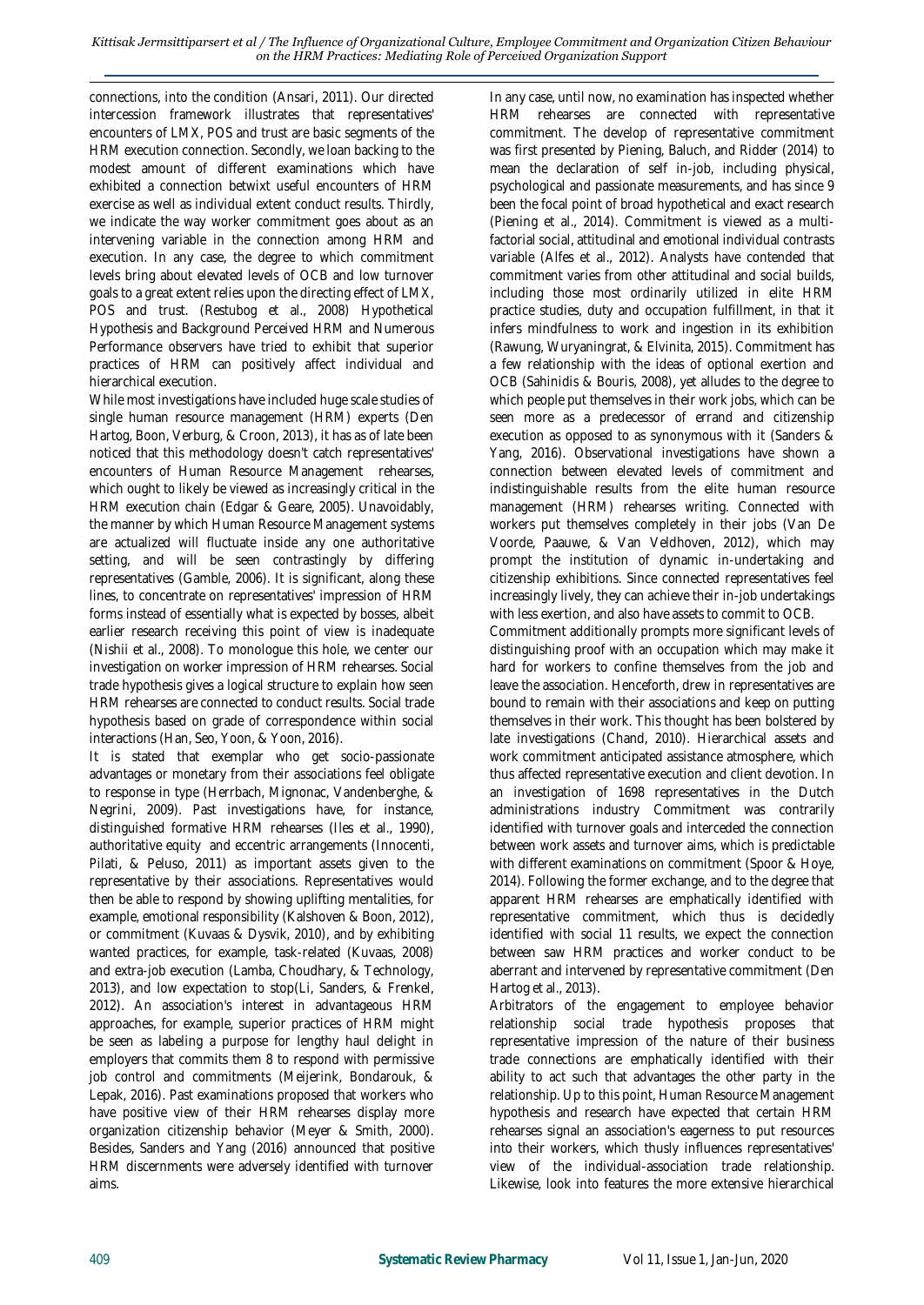atmosphere as an important persuasive premise impacting representative work results.

This proposes that both LXM along with trust and POS) may go about as unmistakable factors in the Human Resource Management execution chain, directing the impact of worker commitment on social results (Restubog et al., 2008). POS is very important and necessary for any organization to improve its operations in many ways. Organizations who failed to support their employees usually failed to have loyalty from their employees. POS identifies with great authoritative medications, for example, appealing employment conditions, strengthening and wellbeing and security arrangements. It likewise remembers the level of help accessible for managing troublesome and unpleasant circumstances. Workers assess the hierarchical thought processes behind these medicines (Gupta, Agarwal, & Khatri, 2016). Applying social trade hypothesis to the cooperation impact between worker commitment and perceived organization support on singular conduct, we place that representative frames of mind are converted into genuine worker practices mulling over the degree of help that representatives see to be given by the association (Spoor & Hoye, 2014). The standard of correspondence recommends that representatives who see that their association gives them a significant level of help feel ethically obliged to the association. Henceforth, drew in representatives who have positive impression of hierarchical help are bound to make an interpretation of their commitment into more elevated levels of OCB and lower levels of expectation to stop. Interestingly, connected with workers who feel that they get low degrees of help from their association are less roused to exhibit the ideal practices (Gupta et al., 2016).

Trust has been portrayed as the premise of the connection between two gatherings. It identifies with a person's conviction about the probability that the other party's future activities will be gainful, ideal or if nothing else not hurtful to a person's own advantage and is hence an essential factor impacting practices inside connections (Bardoel et al., 2014). Then again, workers who experience their boss breaking a guarantee or who can't help contradicting the thought processes fundamental hierarchical activities are probably going to feel that the business has neglected to satisfy commitments of the mental agreement, which is probably going to bring about lower levels of trust (Alfes et al., 2012). Trust is a fundamental necessity in social trade connections as people may decline to respond if the other party doesn't substantiate itself as reliable. Subsequently, workers who feel that they have a high-trust association with their association feel obliged to their association so their commitment will prompt higher citizenship execution and lower turnover goals (Gayle, Tewarie, & White Jr, 2011). Conversely, a lowtrust connection among representatives and their 14 associations is probably going to affect adversely on whether worker mentalities really interpret in wanted social results. Connected with representatives who see their association as generally deceitful may react by exhibiting lower levels of organization citizenship Behaviors and aiming to leave their association.

Low quality connections are described by low degrees of trust and commitment, where adherents just do what is characterized as an aspect of their responsibilities portrayal

(Harley, 2002). Then again, in great connections, supporters are spurred to go past their conventional activity necessities. High LMX is described by shared trust, regard, enjoying and proportional impact (Restubog et al., 2008). Bosses offer impact and give assets and backing, which incites subordinates to respond these advantages so as to keep up high LMX connections (Gupta et al., 2016). In addition, representatives in high LMX connections get testing task assignments and preparing openings and are furnished with more data. Juniors feel grateful to their colonizers as agents of the association and react by participating in OCB more (Baptiste, 2008). Albeit drew in representatives are completely engaged with their occupations, their immediate chiefs may have a significant task to carry out as far as whether a person's enacted or vigorous condition is at last converted into conduct results (Gould‐Williams, 2004). Connected with workers who have created high LMX associations with their directors will respond by exhibiting top community execution and lesser revenue goals. Interestingly, drew in representatives who feel that they have a lower-standard LMX association with minimum degrees of belief and backing are probably going to pull back and react with minimum extents of execution and maximum goals to stop. The proposed hypothesis is:

H1: Organization citizenship behavior has positive link with the HRM practices in Thailand pharmacies.

H2: Employee commitment has positive link with the HRM practices in Thailand pharmacies.

H3: Organizational culture has positive link with the HRM practices in Thailand pharmacies.

H4: Perceived organization support has positive mediation among the organization citizenship behavior and HRM practices in Thailand pharmacies.

H5: Perceived organization support has positive mediation among the employee commitment and HRM practices in Thailand pharmacies.

H6: Perceived organization support has positive mediation among the organizational culture and HRM practices in Thailand pharmacies.

# **RESEARCH METHODS**

The prime aim is to influence of organizational culture, employee commitment and OCB on the HRM practices in the Thailand pharmacies. The secondary aim is to check the mediating role of POS among the link of organizational culture, employee commitment and OCB on the HRM. The data were gathering form the HR staff of the Thailand pharmacies that are work at least five year in the organization and PLS-SEM was utilize for the analysis. Approximately 740 questionnaires were sent to the employee of HR and only 520 questionnaires were return that is only 70.27 percent response rate.

## **Measures**

HRM practices (HRMP) has eight items for the measurement and used as dependent variable while organizational culture (OC) has six items, employee commitment (EC) has eight items, OCB has ten items and used as predictors. The POS has six items for the measurement and used as mediator in the study.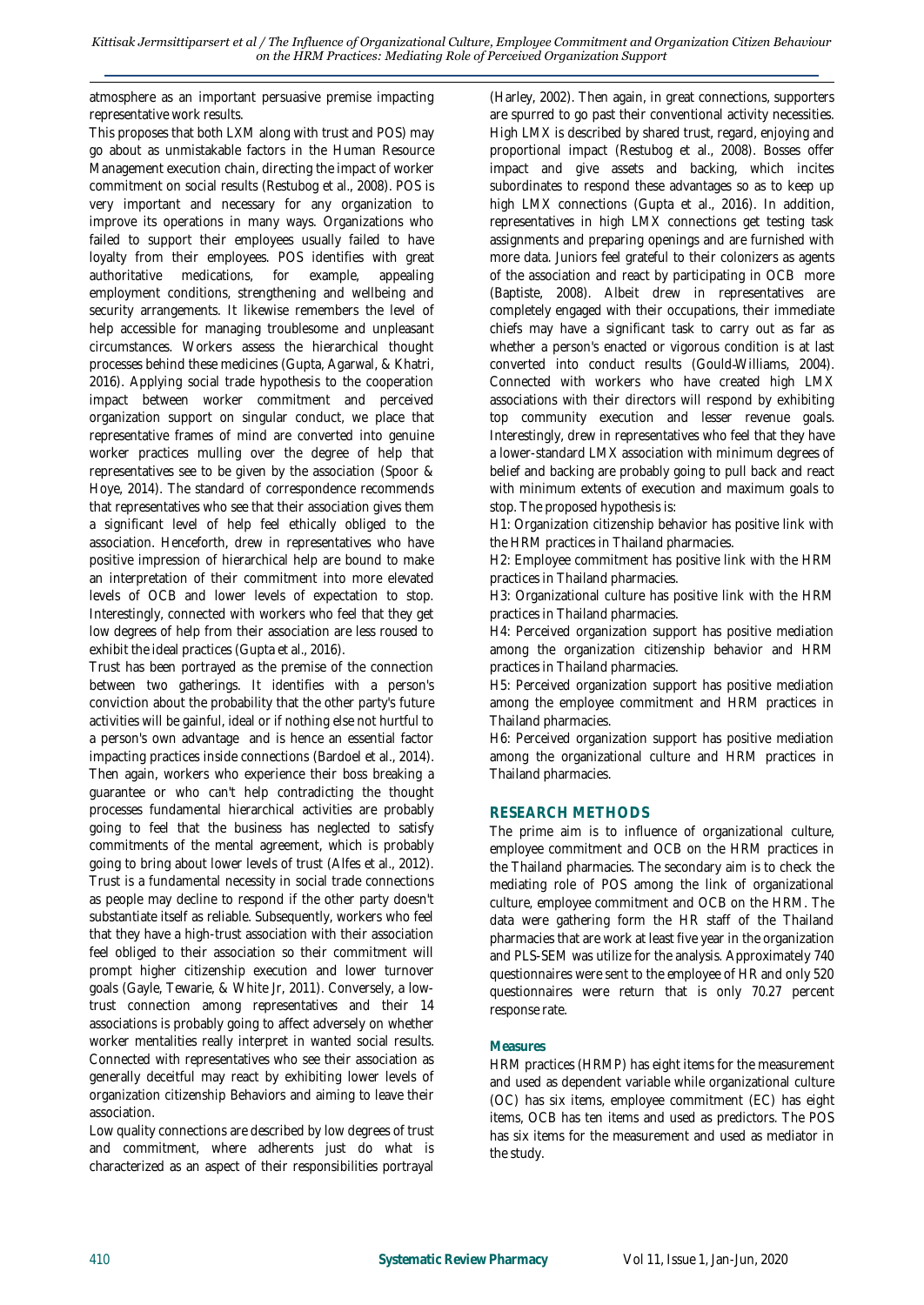

#### **Findings**

The findings exposed the convergent and discriminant validity along with path analysis for hypotheses testing. The convergent validity proved that items are highly correlated because loadings are more than 0.50, AVE has more than 0.50 values, Alpha values has more than 0.70 and CR values are also more than 0.70. Table 2 show the convergent validity.

**TABLE 2.** *Convergent Validity*

| Constructs             | Items            | Loadings | Alpha | ${\sf CR}$ | AVE   |
|------------------------|------------------|----------|-------|------------|-------|
| <b>HRM Practices</b>   | HRMP1            | 0.705    | 0.849 | 0.884      | 0.523 |
|                        | HRMP2            | 0.782    |       |            |       |
|                        | HRMP3            | 0.822    |       |            |       |
|                        | HRMP4            | 0.631    |       |            |       |
|                        | HRMP5            | 0.626    |       |            |       |
|                        | HRMP6            | 0.680    |       |            |       |
|                        | HRMP8            | 0.789    |       |            |       |
| Organizational Culture | OC <sub>1</sub>  | 0.748    | 0.857 | 0.893      | 0.582 |
|                        | OC <sub>2</sub>  | 0.742    |       |            |       |
|                        | OC <sub>3</sub>  | 0.781    |       |            |       |
|                        | OC4              | 0.804    |       |            |       |
|                        | OC <sub>5</sub>  | 0.743    |       |            |       |
|                        | OC <sub>6</sub>  | 0.758    |       |            |       |
| Employee Commitment    | EC1              | 0.838    | 0.883 | 0.911      | 0.631 |
|                        | EC <sub>2</sub>  | 0.834    |       |            |       |
|                        | EC <sub>3</sub>  | 0.793    |       |            |       |
|                        | EC4              | 0.666    |       |            |       |
|                        | EC <sub>6</sub>  | 0.792    |       |            |       |
|                        | EC <sub>8</sub>  | 0.828    |       |            |       |
| Organization Citizen   |                  |          |       |            |       |
| Behaviour              | OCb1             | 0.792    | 0.896 | 0.918      | 0.587 |
|                        | OCB <sub>2</sub> | 0.843    |       |            |       |
|                        | OCB3             | 0.497    |       |            |       |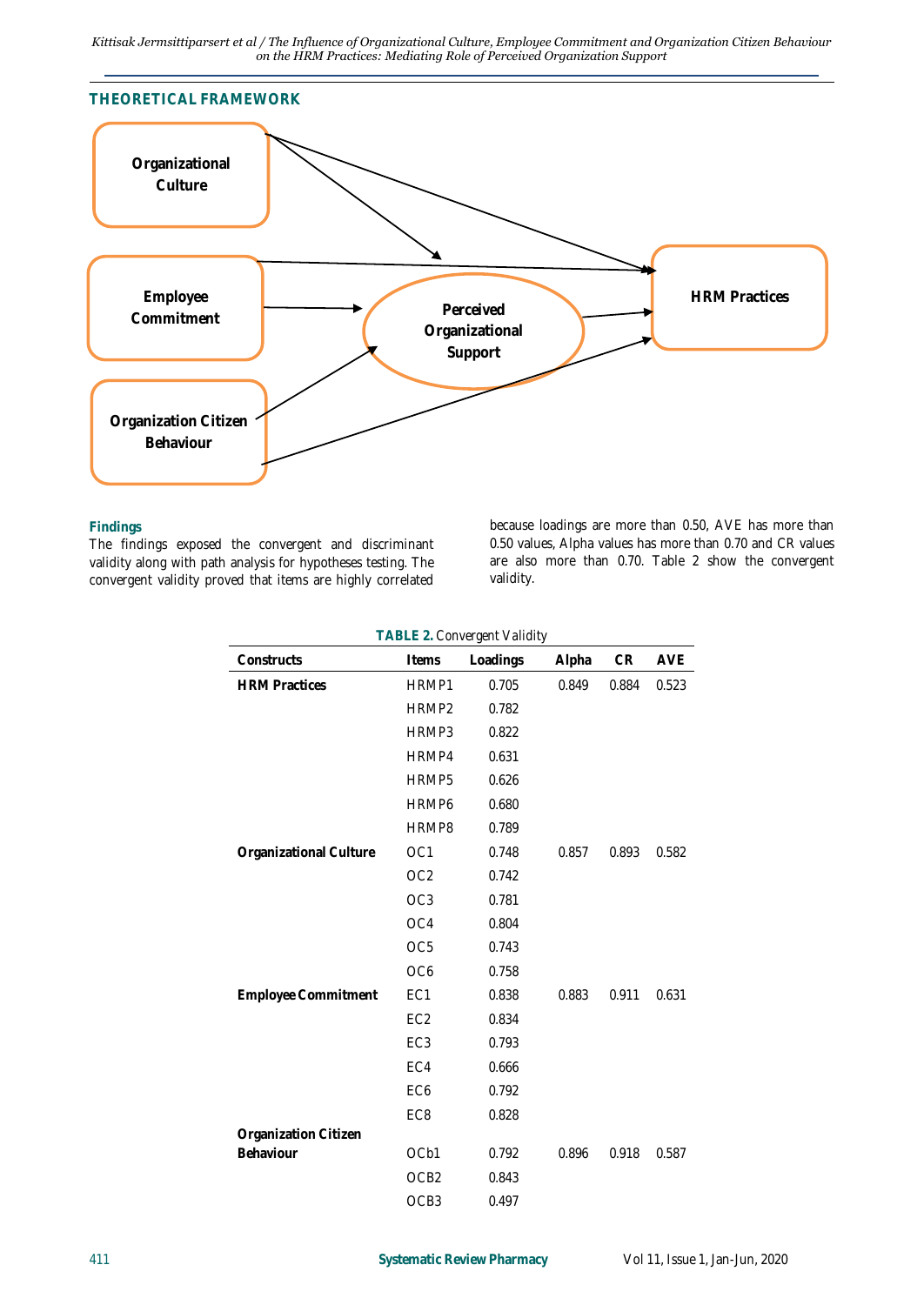|                          | OCB4              | 0.812 |       |       |       |
|--------------------------|-------------------|-------|-------|-------|-------|
|                          |                   |       |       |       |       |
|                          | OCB <sub>5</sub>  | 0.722 |       |       |       |
|                          | OCB8              | 0.776 |       |       |       |
|                          | OCB9              | 0.828 |       |       |       |
|                          | OCB <sub>10</sub> | 0.800 |       |       |       |
| Perceived Organizational |                   |       |       |       |       |
| Support                  | POS <sub>1</sub>  | 0.892 | 0.806 | 0.859 | 0.553 |
|                          | POS <sub>2</sub>  | 0.812 |       |       |       |
|                          | POS <sub>4</sub>  | 0.677 |       |       |       |
|                          | POS <sub>5</sub>  | 0.648 |       |       |       |
|                          | PO <sub>S6</sub>  | 0.657 |       |       |       |

The discriminant validity proved that constructs are not extremely correlated because first value of construct is more than the other values according to the Fornell Larcker criteria. Table 3 show the Fornell Larcker method for discriminant validity.

|             | TABLE 3. Fornell Larcker |       |       |       |       |  |  |  |
|-------------|--------------------------|-------|-------|-------|-------|--|--|--|
|             | OCB                      | POS   |       |       |       |  |  |  |
| <b>HRMP</b> | 0.723                    |       |       |       |       |  |  |  |
| OC.         | 0.723                    | 0.763 |       |       |       |  |  |  |
| FC.         | 0.575                    | 0.686 | 0.794 |       |       |  |  |  |
| OCB         | 0.548                    | 0.514 | 0.388 | 0.766 |       |  |  |  |
| POS         | 0.686                    | 0.484 | 0.476 | 0.516 | በ 744 |  |  |  |

The discriminant validity proved that constructs are not extremely correlated because the values of the constructs are more than the other constructs according to the crossloading criteria. Table 4 show the cross-loading method for discriminant validity.

|                   | TABLE 4. Cross Loadings |       |       |       |       |  |  |
|-------------------|-------------------------|-------|-------|-------|-------|--|--|
|                   | <b>HRMP</b>             | ОC    | EС    | OCB   | POS   |  |  |
| HRMP1             | 0.705                   | 0.392 | 0.426 | 0.303 | 0.372 |  |  |
| HRMP <sub>2</sub> | 0.782                   | 0.559 | 0.426 | 0.373 | 0.462 |  |  |
| HRMP3             | 0.822                   | 0.485 | 0.343 | 0.401 | 0.430 |  |  |
| HRMP4             | 0.631                   | 0.341 | 0.349 | 0.325 | 0.314 |  |  |
| HRMP <sub>5</sub> | 0.626                   | 0.429 | 0.369 | 0.406 | 0.323 |  |  |
| HRMP6             | 0.680                   | 0.613 | 0.480 | 0.443 | 0.639 |  |  |
| HRMP8             | 0.789                   | 0.686 | 0.471 | 0.468 | 0.730 |  |  |
| OC <sub>1</sub>   | 0.496                   | 0.748 | 0.665 | 0.354 | 0.441 |  |  |
| OC <sub>2</sub>   | 0.635                   | 0.742 | 0.423 | 0.464 | 0.656 |  |  |
| OC <sub>3</sub>   | 0.508                   | 0.781 | 0.639 | 0.397 | 0.413 |  |  |
| OC4               | 0.532                   | 0.804 | 0.659 | 0.355 | 0.489 |  |  |
| OC <sub>5</sub>   | 0.518                   | 0.743 | 0.362 | 0.376 | 0.738 |  |  |
| OC <sub>6</sub>   | 0.589                   | 0.758 | 0.429 | 0.389 | 0.800 |  |  |
| EC1               | 0.438                   | 0.506 | 0.838 | 0.288 | 0.326 |  |  |
| EC <sub>2</sub>   | 0.392                   | 0.496 | 0.834 | 0.286 | 0.336 |  |  |
| EC <sub>3</sub>   | 0.511                   | 0.604 | 0.793 | 0.292 | 0.444 |  |  |
| EC4               | 0.430                   | 0.512 | 0.666 | 0.313 | 0.418 |  |  |
| EC <sub>6</sub>   | 0.336                   | 0.401 | 0.792 | 0.224 | 0.252 |  |  |
| EC <sub>8</sub>   | 0.559                   | 0.664 | 0.828 | 0.399 | 0.431 |  |  |
| OCb1              | 0.351                   | 0.240 | 0.175 | 0.792 | 0.298 |  |  |
| OCB <sub>2</sub>  | 0.504                   | 0.484 | 0.411 | 0.843 | 0.480 |  |  |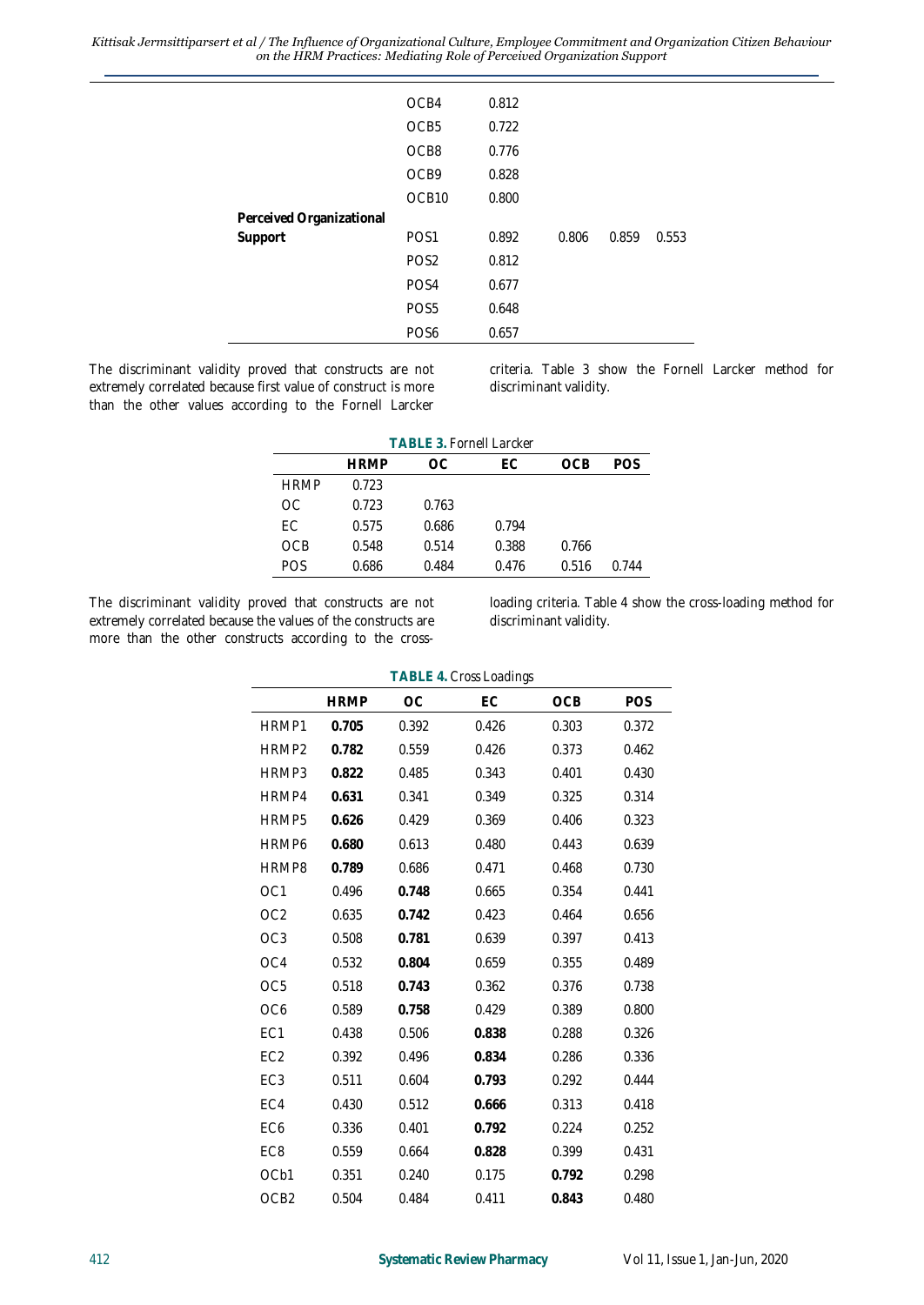| OCB3             | 0.246 | 0.274 | 0.244 | 0.497 | 0.262 |
|------------------|-------|-------|-------|-------|-------|
| OC <sub>B4</sub> | 0.478 | 0.478 | 0.358 | 0.812 | 0.460 |
| OCB <sub>5</sub> | 0.437 | 0.466 | 0.368 | 0.722 | 0.396 |
| OC <sub>B8</sub> | 0.438 | 0.464 | 0.300 | 0.776 | 0.384 |
| OC <sub>B9</sub> | 0.424 | 0.362 | 0.252 | 0.828 | 0.429 |
| OCR10            | 0.410 | 0.306 | 0.217 | 0.800 | 0.390 |
| PO <sub>S1</sub> | 0.695 | 0.732 | 0.446 | 0.499 | 0.892 |
| POS <sub>2</sub> | 0.639 | 0.589 | 0.364 | 0.521 | 0.812 |
| PO <sub>S4</sub> | 0.398 | 0.649 | 0.344 | 0.269 | 0.677 |
| POS <sub>5</sub> | 0.289 | 0.408 | 0.252 | 0.200 | 0.648 |
| POS6             | 0.335 | 0.486 | 0.334 | 0.273 | 0.657 |
|                  |       |       |       |       |       |

The discriminant validity proved that constructs are not extremely correlated because the values of the constructs are less than the 0.90 according to the HTMT ratio criteria. Table 5 show the HTMT ratio method for discriminant validity.

| <b>TABLE 5. HTMT Ratio</b>        |       |       |       |       |  |  |
|-----------------------------------|-------|-------|-------|-------|--|--|
| - EC<br><b>HRMP</b><br>OCB<br>OC. |       |       |       |       |  |  |
| <b>HRMP</b>                       |       |       |       |       |  |  |
| OC.                               | 0.803 |       |       |       |  |  |
| FC.                               | 0.636 | 0.777 |       |       |  |  |
| OCB                               | 0.605 | 0.573 | 0.419 |       |  |  |
| <b>POS</b>                        | 0.713 | 0.406 | 0.537 | 0.545 |  |  |

The results uncovered that positive sign with beta indicated the positive link among the organizational culture, employee commitment, OCB and HRM practices. In addition, the findings also uncovered that t-values are more than 1.96 and p-values are lower than 0.05 indicated the significant link

among the organizational culture, employee commitment, OCB and HRM practices. Moreover, POS positively mediates among the organizational culture, employee commitment, OCB and HRM practices according to the findings of the article. Table 6 show the path analysis.

| TABLE 6. Path Analysis                               |       |       |        |       |       |       |
|------------------------------------------------------|-------|-------|--------|-------|-------|-------|
| U.L.<br>S.D.<br>t-values<br>Beta<br>p-values<br>L.L. |       |       |        |       |       |       |
| $OC \rightarrow HRMP$                                | 0.307 | 0.098 | 3.115  | 0.001 | 0.143 | 0.459 |
| $FC \rightarrow HRMP$                                | 0.169 | 0.063 | 2.694  | 0.004 | 0.075 | 0.280 |
| $OCB \rightarrow HRMP$                               | 0.383 | 0.039 | 9.860  | 0.000 | 0.322 | 0.449 |
| $OC \rightarrow POS$                                 | 0.202 | 0.053 | 3.772  | 0.000 | 0.107 | 0.286 |
| $FC \rightarrow POS$                                 | 0.084 | 0.046 | 1.807  | 0.036 | 0.002 | 0.157 |
| $OCB \rightarrow POS$                                | 0.245 | 0.071 | 3.471  | 0.000 | 0.122 | 0.356 |
| POS -> HRMP                                          | 0.566 | 0.004 | 15.616 | 0.000 | 0.511 | 0.627 |
| $OC \rightarrow POS \rightarrow HRMP$                | 0.117 | 0.038 | 3.096  | 0.001 | 0.055 | 0.176 |
| $FC \rightarrow POS \rightarrow HRMP$                | 0.128 | 0.069 | 1.855  | 0.002 | 0.000 | 0.062 |
| $OCB \rightarrow POS \rightarrow HRMP$               | 0.173 | 0.055 | 3.151  | 0.001 | 0.082 | 0.251 |

## **DISCUSSION AND CONCLUSIONS**

The objective is to influence of organizational culture, employee commitment and OCB on the HRM practices in the Thailand pharmacies. It is also included in the aim is to check the mediating role of POS among the link of organizational culture, employee commitment and OCB on the HRM. The results indicated that the organizational culture, employee commitment and OCB has positive association with HRM. The culture of the organization and high commitment of the employee both are necessary for the success HRM practices because culture and commitment enhance the motivation of the employees to cope with organizational goal. The outcome also indicated that POB positively mediates among the link of organizational culture, employee commitment, OCB and HRM. The support of the organization helps the culture and commitment of the employee to improve the performance of HRM practices.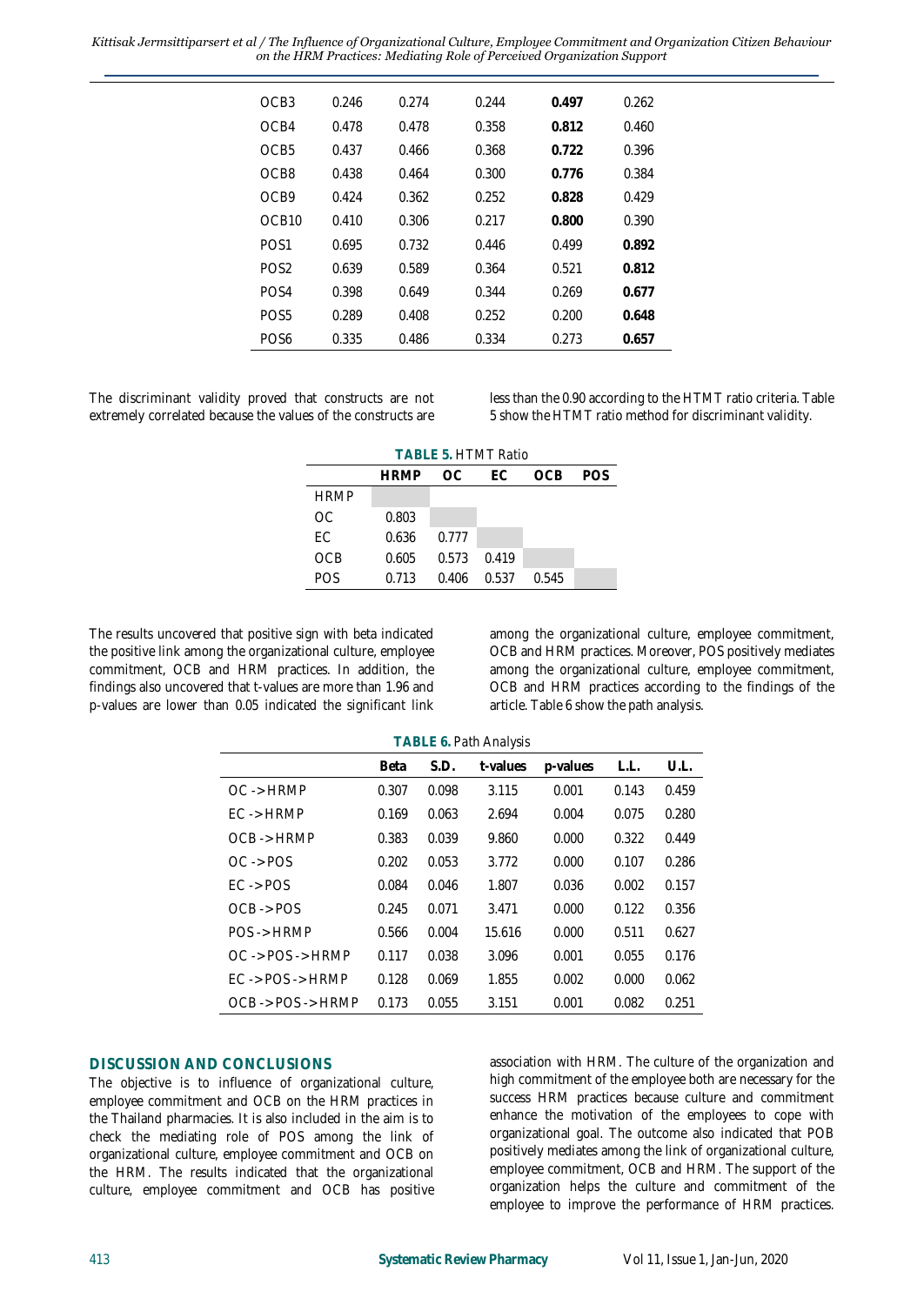These findings suggested to the rules and regulation making authorities that they develop the regulation for the organizational culture, employee commitment and OCB that enhance performance of HRM practices that ultimately enhance the firm performance.

Finally, it is concluded that the culture of the organization and high commitment of the employee both are necessary for the success HRM practices because culture and commitment enhance the motivation of the employees to cope with organizational goal. The conclusion also includes the support of the organization help the culture and commitment of the employee to improve the performance of HRM practices. This study takes only three predictors such as organizational culture, employee commitment, OCB in the study to predict the HRM practices that is the limitation of the study and future study should add more predictors that is the direction for the upcoming researchers.

# **REFERNCES**

- 1. Alfes, K., Shantz, A., & Truss, C. J. H. R. M. J. (2012). The link between perceived HRM practices, performance and well-being: The moderating effect of trust in the employer. *22*(4), 409-427.
- 2. Alfes, K., Truss, C., Soane, E. C., Rees, C., & Gatenby, M. J. H. r. m. (2013). The relationship between line manager behavior, perceived HRM practices, and individual performance: Examining the mediating role of engagement. *52*(6), 839-859.
- 3. Ansari, N. G. J. S. A. J. o. M. (2011). Employee Perception of HRM Practices: Impact on Commitment to the Organization. *18*(3).
- 4. Bal, P. M., Kooij, D. T., & De Jong, S. B. J. J. o. M. S. (2013). How do developmental and accommodative HRM enhance employee engagement and commitment? The role of psychological contract and SOC strategies. *50*(4), 545-572.
- 5. Baptiste, N. R. (2008). *The symbiotic relationship between HRM practices and employee well-being: A corporate social responsibility perspective*: Ashgate Aldershot.
- 6. Bardoel, E. A., Pettit, T. M., De Cieri, H., & McMillan, L. J. A. P. J. o. H. R. (2014). Employee resilience: an emerging challenge for HRM. *52*(3), 279-297.
- 7. Bondarouk, T., Ruël, H., & van der Heijden, B. J. T. I. J. o. H. R. M. (2009). e-HRM effectiveness in a public sector organization: a multi-stakeholder perspective. *20*(3), 578-590.
- 8. Boon, C., Den Hartog, D. N., Boselie, P., & Paauwe, J. J. T. I. J. o. H. R. M. (2011). The relationship between perceptions of HR practices and employee outcomes: examining the role of person-organisation and personjob fit. *22*(01), 138-162.
- 9. Bos‐Nehles, A. C., Van Riemsdijk, M. J., & Kees Looise, J. J. H. r. m. (2013). Employee perceptions of line management performance: applying the AMO theory to explain the effectiveness of line managers' HRM implementation. *52*(6), 861-877.
- 10. Boselie, P., & van der Wiele, T. J. M. S. Q. A. I. J. (2002). Employee perceptions of HRM and TQM, and the effects on satisfaction and intention to leave. *12*(3), 165- 172.
- 11. Bowen, D. E., & Ostroff, C. J. A. o. m. r. (2004). Understanding HRM-firm performance linkages: The role of the "strength" of the HRM system. 29(2), 203-221.
- 12. Carmeli, A., Atwater, L., & Levi, A. J. T. J. o. T. T. (2011). How leadership enhances employees' knowledge sharing: the intervening roles of relational and organizational identification. *36*(3), 257-274.
- 13. Chand, M. J. T. I. J. o. H. R. M. (2010). The impact of HRM practices on service quality, customer satisfaction and performance in the Indian hotel industry. *21*(4), 551-566.
- 14. Chang, E. J. H. r. (2005). Employees' overall perception of HRM effectiveness. *58*(4), 523-544.
- 15. De Vries, R. E., Bakker-Pieper, A., Oostenveld, W. J. J. o. b., & psychology. (2010). Leadership= communication? The relations of leaders' communication styles with leadership styles, knowledge sharing and leadership outcomes. *25*(3), 367-380.
- 16. Delmotte, J., De Winne, S., & Sels, L. J. T. I. J. o. H. R. M. (2012). Toward an assessment of perceived HRM system strength: scale development and validation. *23*(7), 1481-1506.
- 17. Den Hartog, D. N., Boon, C., Verburg, R. M., & Croon, M. A. J. J. o. m. (2013). HRM, communication, satisfaction, and perceived performance: A cross-level test. *39*(6), 1637-1665.
- 18. Edgar, F., & Geare, A. J. P. r. (2005). HRM practice and employee attitudes: different measures-different results. *34*(5), 534-549.
- 19. Gamble, J. J. J. o. W. B. (2006). Introducing Westernstyle HRM practices to China: shopfloor perceptions in a British multinational. *41*(4), 328-343.
- 20. Gayle, D. J., Tewarie, B., & White Jr, A. Q. (2011). *Governance in the twenty-first-century university: Approaches to effective leadership and strategic management: ASHE-ERIC higher education report* (Vol. 14): John Wiley & Sons.
- 21. Gould-Williams, J. J. P. a. (2004). The effects of 'high commitment'HRM practices on employee attitude: The views of public sector workers. *82*(1), 63-81.
- 22. Gupta, V., Agarwal, U. A., & Khatri, N. J. J. o. a. n. (2016). The relationships between perceived organizational support, affective commitment, psychological contract breach, organizational citizenship behaviour and work engagement. *72*(11), 2806-2817.
- 23. Han, S. H., Seo, G., Yoon, S. W., & Yoon, D.-Y. J. J. o. W. L. (2016). Transformational leadership and knowledge sharing: Mediating roles of employee's empowerment, commitment, and citizenship behaviors. *28*(3), 130-149.
- 24. Harley, B. J. T. J. o. I. R. (2002). Employee responses to high performance work system practices: An analysis of the AWIRS95 data. *44*(3), 418-434.
- 25. Herrbach, O., Mignonac, K., Vandenberghe, C., & Negrini, A. J. H. R. M. (2009). Perceived HRM practices, organizational commitment, and voluntary early retirement among late‐career managers. *48*(6), 895-915.
- 26. Iles, P., Mabey, C., & Robertson, I. J. B. J. o. M. (1990). HRM practices and employee commitment: Possibilities, pitfalls and paradoxes. *1*(3), 147-157.